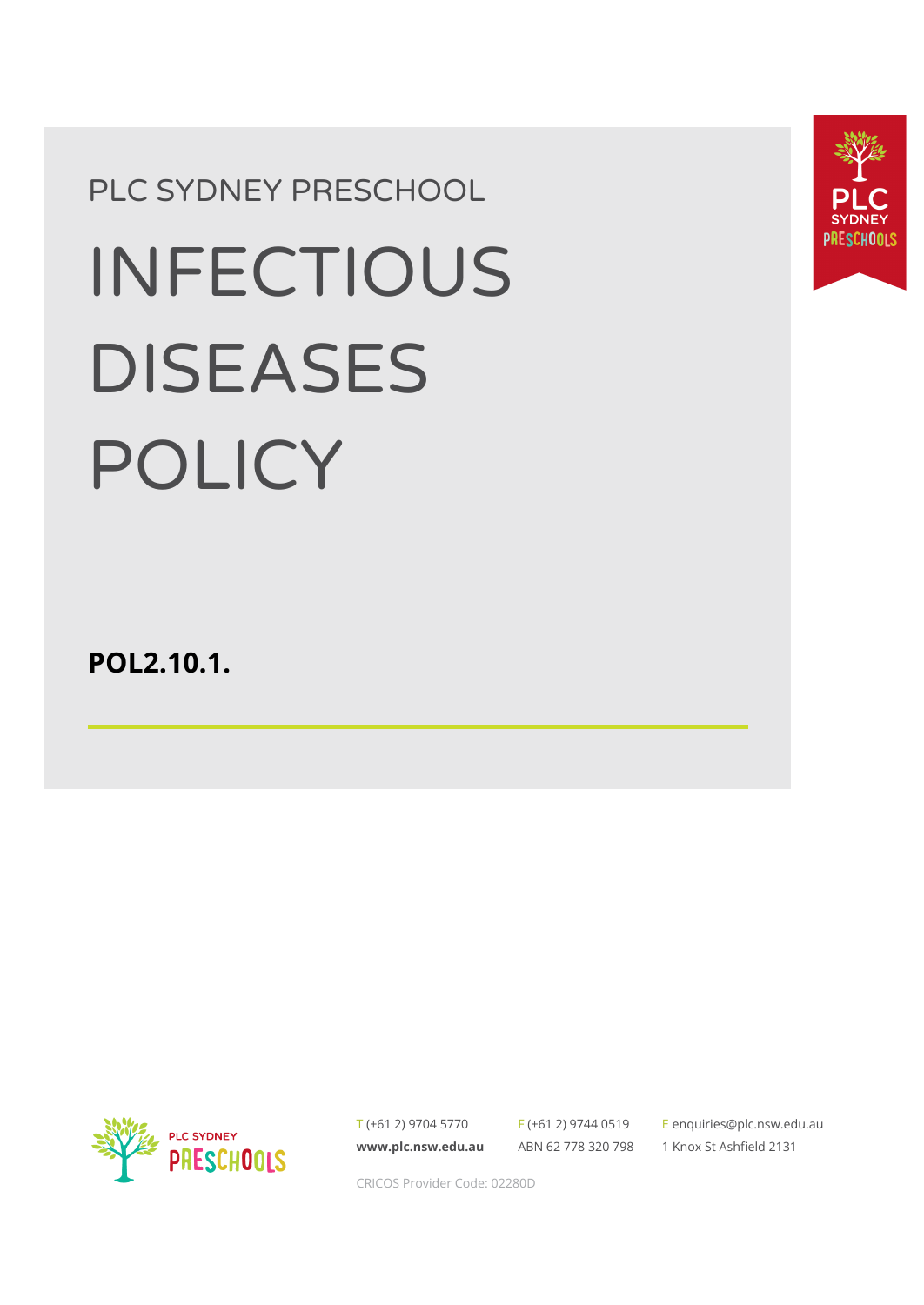| <b>Name of Policy</b>      | PLC SYDNEY PRESCHOOL INFECTIOUS DISEASES POLICY                   |  |
|----------------------------|-------------------------------------------------------------------|--|
| <b>Policy Number</b>       | POL2.10.1.                                                        |  |
| <b>Policy Status</b>       | APPROVED                                                          |  |
| <b>Date Effective</b>      | January 2020                                                      |  |
| <b>Last Edited</b>         | 1 March 2020                                                      |  |
| <b>Date of Next Review</b> | 1 May 2022                                                        |  |
| <b>Review Period</b>       | Every two years or as required as a result of legislative changes |  |
| <b>Contact Person</b>      | Head of Compliance and Human Resources                            |  |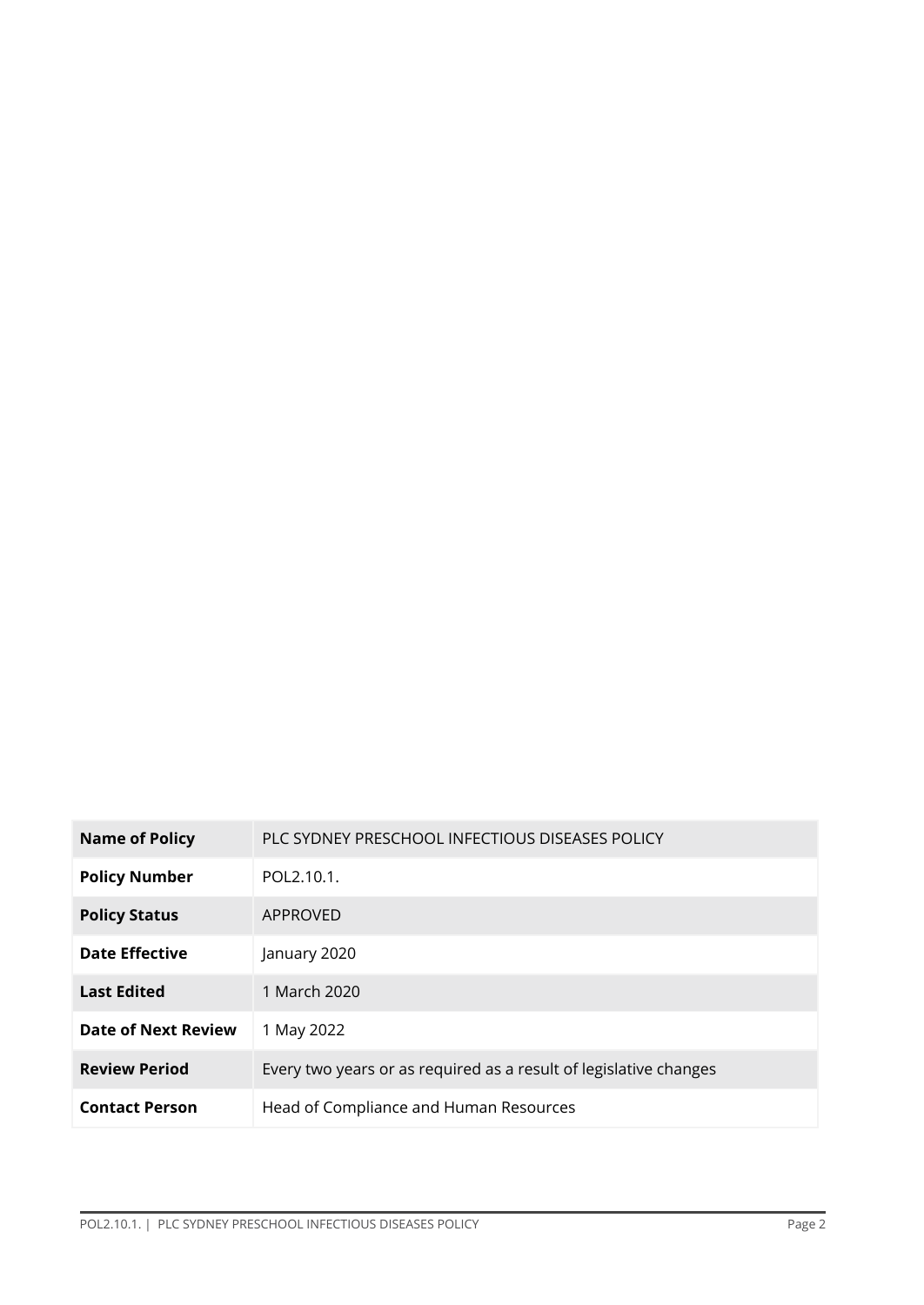# **TABLE OF CONTENTS**

| <b>1 RELATED LEGISLATION AND REFERENCES</b>                 |   |  |
|-------------------------------------------------------------|---|--|
| <b>2 INTRODUCTION - POLICY STATEMENT</b>                    |   |  |
| <b>3 OUTCOMES</b>                                           | 4 |  |
| <b>4 STRATEGIES</b>                                         | 5 |  |
| <b>4.1 EFFECTIVE HYGIENE</b>                                | 5 |  |
| <b>4.2 EXCLUSION OF CHILDREN, EDUCATORS AND OTHER STAFF</b> | 5 |  |
| <b>4.3 MEDICAL CLEARANCE REQUIREMENTS</b>                   | 6 |  |
| <b>4.4 NOTIFICATION TO THE PUBLIC HEALTH UNIT</b>           | 6 |  |
| <b>4.5 IMMUNISATION</b>                                     | 6 |  |
| <b>4.6 CHILDREN VACCINATED OVERSEAS</b>                     | 7 |  |
| <b>5 ROLES AND RESPONSIBILITIES</b>                         |   |  |
| <b>6 RESOURCES/USEFUL LINKS</b>                             |   |  |
| <b>7 POLICY EVALUATION AND REVIEW</b>                       |   |  |
| <b>8 ACKNOWLEDGEMENT</b>                                    |   |  |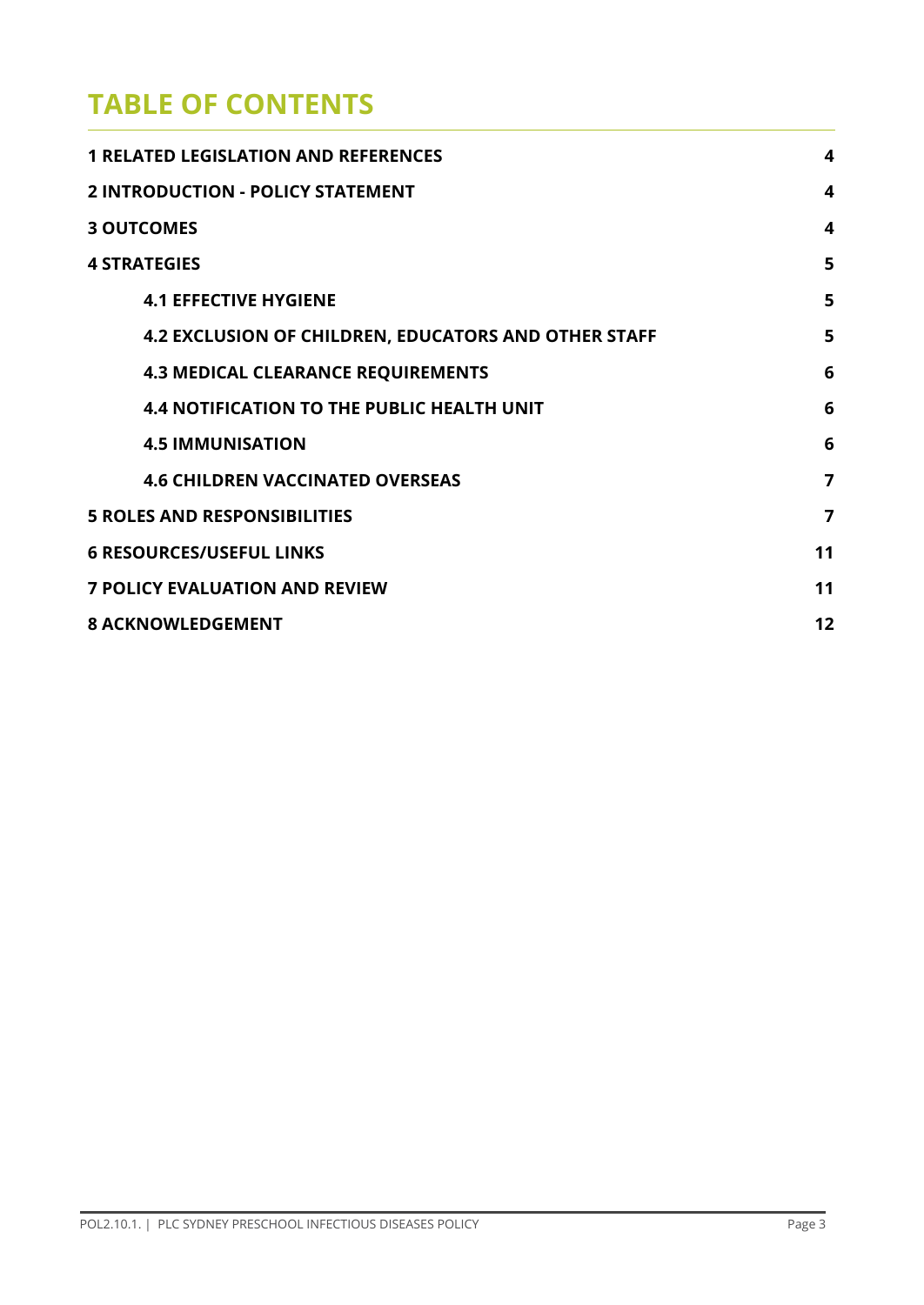# <span id="page-3-0"></span>**1 RELATED LEGISLATION AND REFERENCES**

This information refers to Quality Area 2 of the National Quality Standards: Children's Health and Safety.

- **●** *Education and Care Services National Law Act 2010:* Section 167
- **●** *Education and Care Services National Regulations 2011*: Regulations 78-80
- *● Work Health and Safety Act 2011*
- **●** *Public Health Regulation 2012* and commenced along with Public Health Act 2010
- **●** Public Health Amendment (Vaccination of Children Attending Child Care Facilities) Bill 2013
- **●** Australian New Zealand Food Standards Code (FSANZ). RELATED LEGISLATION AND **REFERENCES**

# **2 INTRODUCTION - POLICY STATEMENT**

The PLC Sydney Preschool is committed to providing a safe and healthy environment for all children, staff and any other persons attending the service by:

- Responding to the needs of the child or adult who presents with symptoms of an infectious disease or infestation while attending the service.
- Complying with current exclusion schedules and guidelines set by the Department of Health.
- Providing up-to-date information and resources for families and staff regarding protection of all children from infectious diseases and blood-borne viruses, management of infestations and immunisation programs.

## **3 OUTCOMES**

The way that children interact with each other and with adults in education and care services means that diseases can quickly spread in a variety of ways. Whilst it is not possible to prevent the spread of all infections and diseases, minimising the risk is enhanced through:

- **•** Effective hand hygiene.
- Exclusion of ill children, educators and other staff.
- Immunisation.

(Staying Healthy: Preventing infectious diseases in early childhood education and care services 5th edition 2012)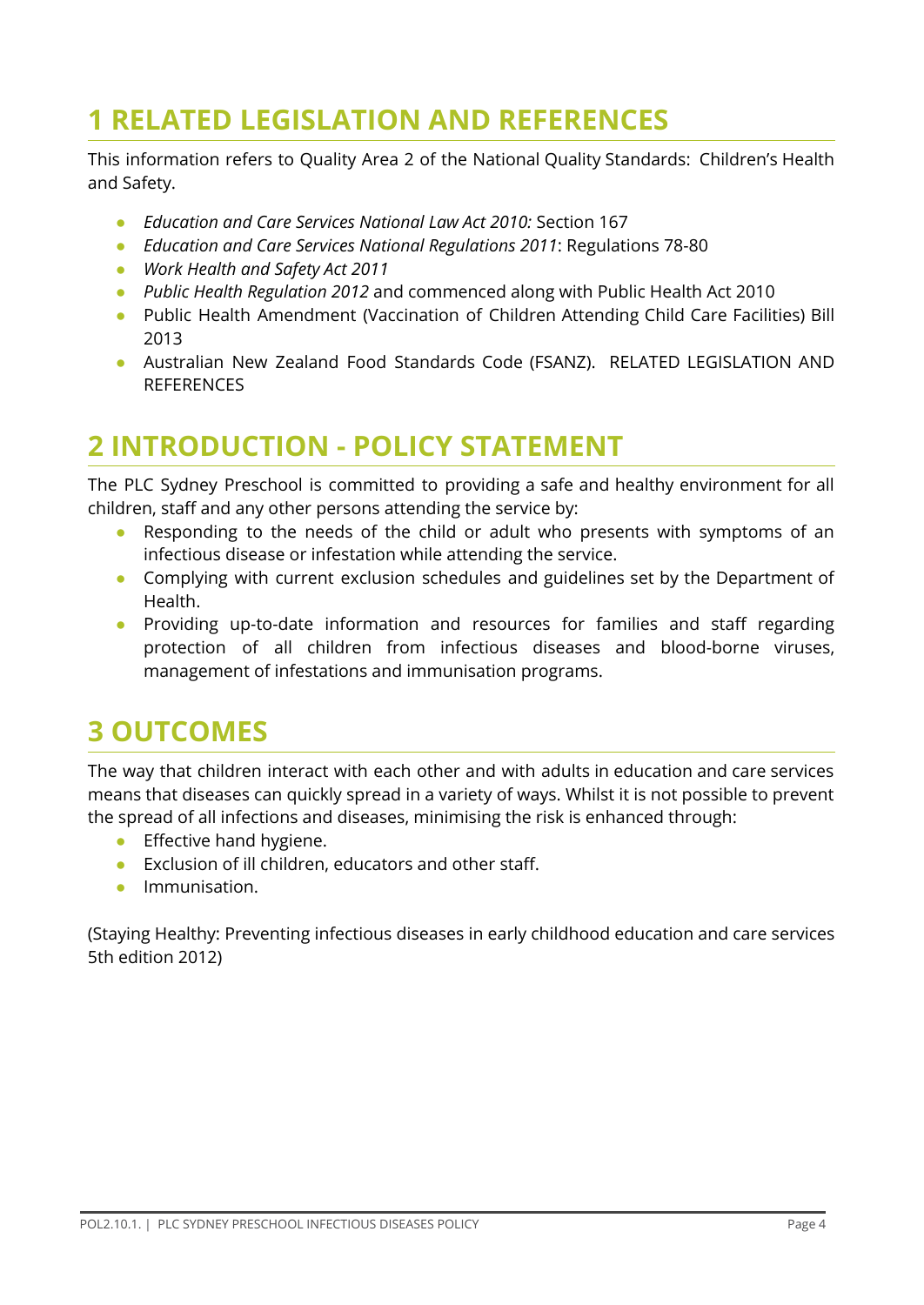# **4 STRATEGIES**

## **4.1 EFFECTIVE HYGIENE**

In order to prevent the spread of infectious diseases through interpersonal contact, the Preschool will adhere to the exclusion period table, published by the Department of Health.

The Preschool will maintain and promote effective hygiene practices, including:

- Effective daily cleaning procedures, including sanitising areas most commonly used e.g. door handles.
- Correct hand washing technique.
- Using standard precautions when handling blood, all body fluids, secretions and excretions, dried blood and other body substances.
- Cleaning toys and other items that children are likely to put in their mouths, after use.
- Raking sandpits often and/or securely covering them when not in use.
- Disposing of soiled items in a container that is inaccessible to children.
- Washing rubbish bins regularly.
- Actively promote hand washing and other hygiene practices with children and families.

### **4.2 EXCLUSION OF CHILDREN, EDUCATORS AND OTHER STAFF**

#### INFECTIOUS DISEASES

In order to prevent the spread of infectious diseases through interpersonal contact, the Preschool will adhere to the exclusion period table, published by the Department of Health.

[www.nhmrc.gov.au/\\_files\\_nhmrc/publicatoins/attchements/ch43poster4.pdf](http://www.nhmrc.gov.au/_files_nhmrc/publicatoins/attchements/ch43poster4.pdf)

#### FEVER

In children, a temperature over 38˚C indicates a fever. A fever is usually caused by an infection somewhere in the body. Some types of infections that lead to fever include:

- Viral (caused by a virus) around nine out out of ten children with a fever will have a viral illness, such as cold, flu or gastroenteritis.
- Bacterial (caused by bacteria), such as some ear infections, pneumonia or urine infections.

Therefore we require all children to be clear of a temperature of 38 degrees or above for at least 24 hours before returning to the Preschool.

#### <http://www.health.vic.gov.au/edfactsheets/downloads/fever-in-children.pdf>

In order to prevent the spread of infection and ensure the wellbeing of others, children with a temperature above 38˚C will be excluded from the Preschool and parents will be expected to be available to collect them promptly.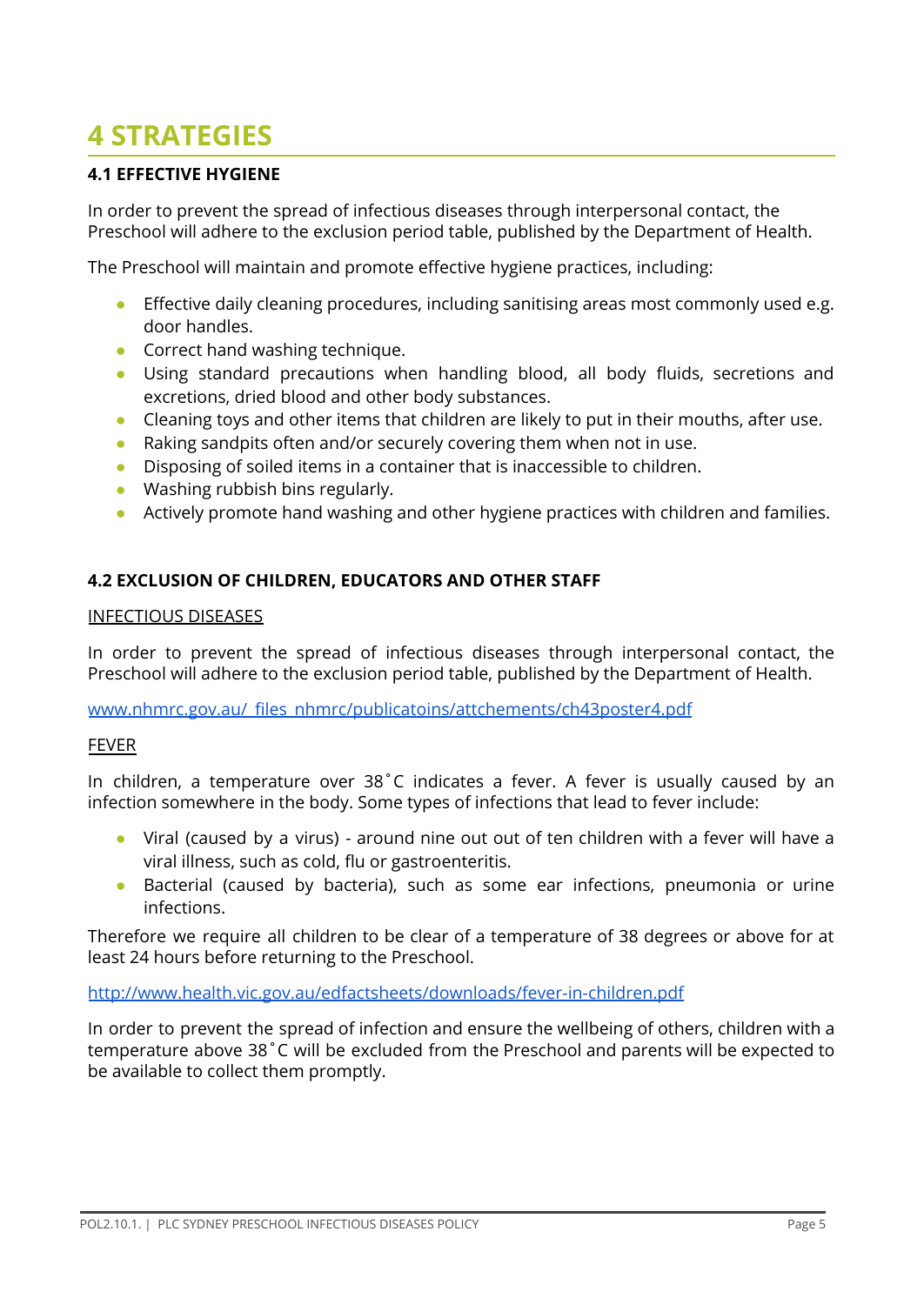## **4.3 MEDICAL CLEARANCE REQUIREMENTS**

Infectious diseases that require a medical clearance before a child may return to the Preschool include, but is not limited to:

- An unknown persistent rash
- Chicken Pox
- Conjunctivitis (If discharging from the eyes)
- Diarrhea (If persisted for more than 48 hours)
- Diphtheria
- Hand, Foot and Mouth
- Haemophilus Influenzae Type B (Hib)
- Hepatitis A
- Impetigo
- Leprosy
- Measles
- Meningococcal
- Mumps
- Norovirus
- Pertussis (Whooping Cough)
- Poliomyelitis
- Rubella (German Measles)
- Tetanus

As a result of COVID-19 we will also request a medical clearance for any child who presents at Preschool with cold or flu symptoms.

#### **4.4 NOTIFICATION TO THE PUBLIC HEALTH UNIT**

It is the Nominated Supervisors responsibility to notify the Public Health Unit on (02) 9382 8333 as soon as possible after being made aware that a child enrolled in the Preschool is suffering from one of the following vaccine preventable diseases:

- Diphtheria
- Mumps
- Poliomyelitis
- Haemophilus Influenzae Type B (Hib)
- Rubella (German Measles)
- Tetanus
- Measles
- Pertussis (Whooping Cough)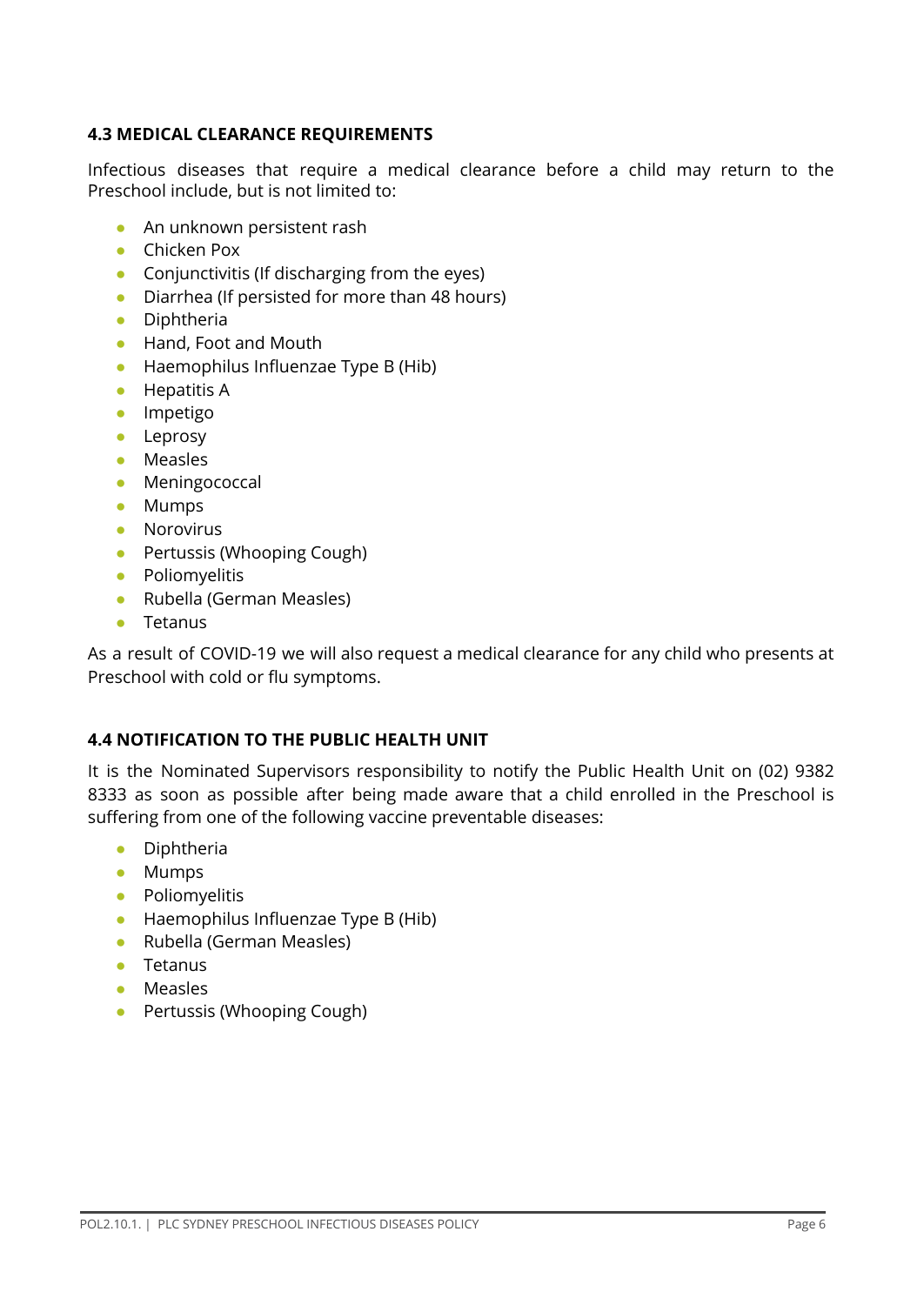## **4.5 IMMUNISATION**

The *NSW Public Health Act 2010* requires parents/guardians to provide all early education and care services with an up to date Australian Immunisation Register (AIR) Immunisation History Statement which shows that the child is with their scheduled vaccinations **OR** cannot be immunised for medical reasons **OR** an AIR Immunisation History Form for a child on a catch-up schedule. This must be provided before the child can be enrolled at any PLC Sydney Preschool.

The following are the only forms that can be accepted before the child can be formally enrolled.

- An AIR [Immunisation](http://www.health.nsw.gov.au/immunisation/Pages/childcare_qa.aspx) History Statement which shows that the child is up to date with their scheduled vaccinations OR
- An AIR [Immunisation](https://www.humanservices.gov.au/health-professionals/forms/im013) History Form on which the immunisation provider has certified that the child is on a recognised catch-up schedule (temporary for 6 months only) OR
- An AIR [Immunisation](https://www.humanservices.gov.au/health-professionals/forms/im011) Medical Exemption Form which has been certified by a GP.

No other form of documentation is acceptable i.e. the Interim Vaccination Objection Form or Blue Book. The documents will be stored by the Director of the PLC Sydney Preschool, in a secure location for three years unless a child transfers to another child care centre.

## **4.6 CHILDREN VACCINATED OVERSEAS**

If your child was immunised overseas, their immunisation record must be checked by a GP who will transfer the information to the AIR Document. Parents will then need to request an updated AIR Immunisation History Statement to provide to PLC Sydney Preschools prior to enrolment.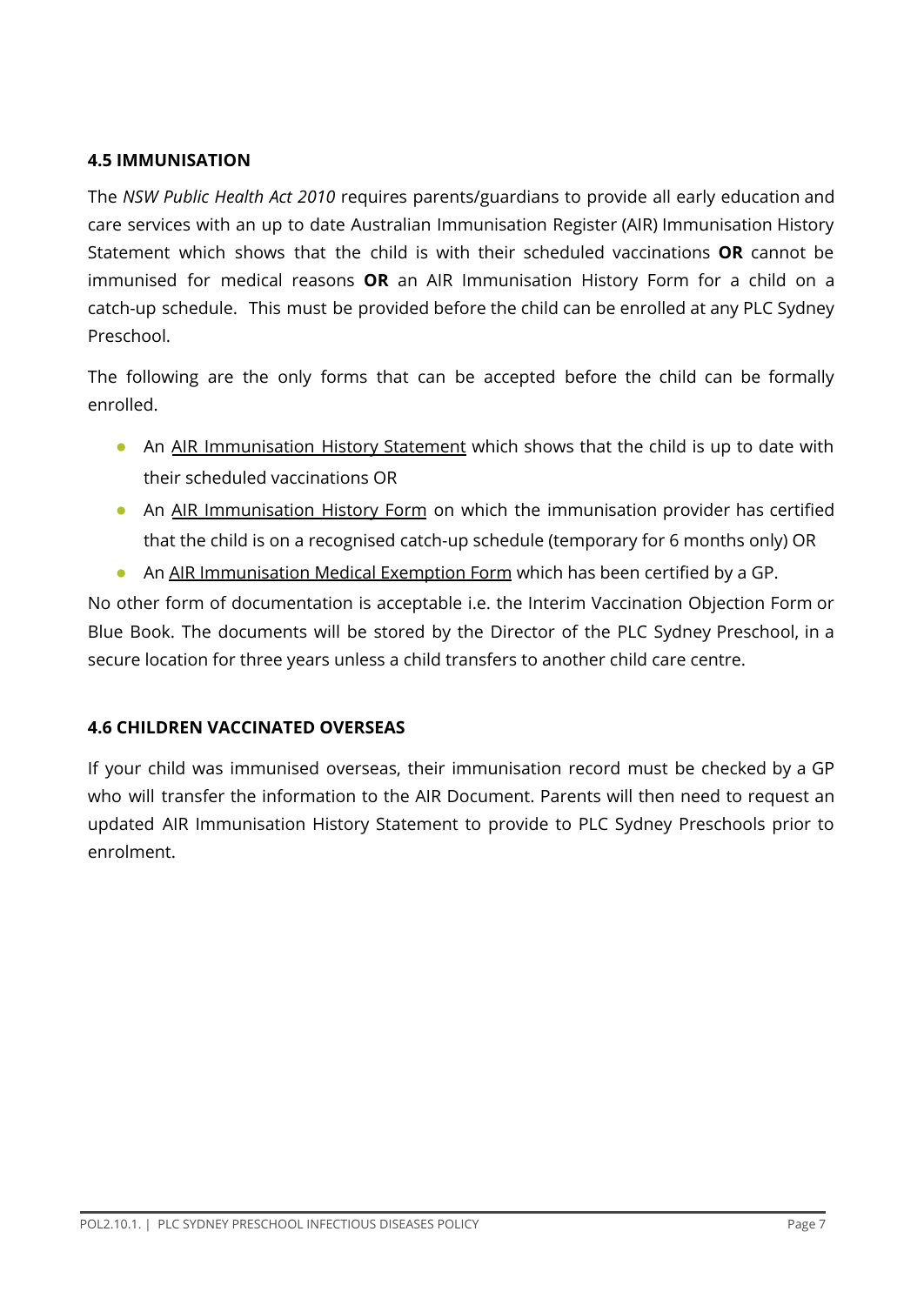# **5 ROLES AND RESPONSIBILITIES**

To ensure the Preschool operates in line with the *Education and Care Services National Law and National Regulations 2011* including:

| <b>ROLE</b>       | <b>AUTHORITY/RESPONSIBILITY FOR</b>                                                                                                                                                                                                                                                                                                                                                                                                                                              |  |
|-------------------|----------------------------------------------------------------------------------------------------------------------------------------------------------------------------------------------------------------------------------------------------------------------------------------------------------------------------------------------------------------------------------------------------------------------------------------------------------------------------------|--|
| Approved Provider | Ensuring that where there is an occurrence of an infectious<br>$\bullet$<br>disease at the service, reasonable steps are taken to prevent<br>the spread of that infectious disease (Regulation 88 (1)).                                                                                                                                                                                                                                                                          |  |
|                   | • Ensuring that where there is an occurrence of an infectious<br>disease at the service, a parent/guardian or authorised<br>emergency contact of each child at the service is notified of the<br>occurrence as soon as is practicable (Regulation 88(2)).                                                                                                                                                                                                                        |  |
|                   | Ensuring that information from the Department of Health<br>$\bullet$<br>about the recommended minimum exclusion periods is<br>displayed at the Preschool, is available to all stakeholders and<br>is adhered to in the event of an outbreak of an infectious<br>disease (as designated by the Department of Health - refer to<br>Definitions).                                                                                                                                   |  |
|                   | • Ensuring that the parent/guardian are informed within 24<br>hours of becoming aware that an enrolled child is suffering<br>from:                                                                                                                                                                                                                                                                                                                                               |  |
|                   | Pertussis, or<br>a)                                                                                                                                                                                                                                                                                                                                                                                                                                                              |  |
|                   | Poliomyelitis, or<br>b)                                                                                                                                                                                                                                                                                                                                                                                                                                                          |  |
|                   | Measles, Mumps, or<br>$\mathsf{C}$                                                                                                                                                                                                                                                                                                                                                                                                                                               |  |
|                   | Rubella, or<br>d)                                                                                                                                                                                                                                                                                                                                                                                                                                                                |  |
|                   | Meningococcal C<br>e)                                                                                                                                                                                                                                                                                                                                                                                                                                                            |  |
|                   | Ensuring that information from the Department of Health<br>$\bullet$<br>about the recommended minimum exclusion periods is<br>displayed at the Preschool, is available to all stakeholders and<br>is adhered to in the event of an outbreak of an infectious<br>disease (as designated by the Department of Health - refer to<br>Definitions).<br>Ensuring that a child who is not immunised against a<br>$\bullet$<br>vaccine-preventable disease does not attend the Preschool |  |
|                   | when an infectious disease is diagnosed, and does not return<br>until there are no more occurrences of that disease at the<br>service and the recommended minimum exclusion period has<br>ceased (Regulation 85(2) of the Public Health and Wellbeing<br>Regulations 2009).                                                                                                                                                                                                      |  |
|                   | Notifying the Regulatory Authority within 24 hours of a serious<br>$\bullet$<br>incident including when a child becomes ill at the service or                                                                                                                                                                                                                                                                                                                                    |  |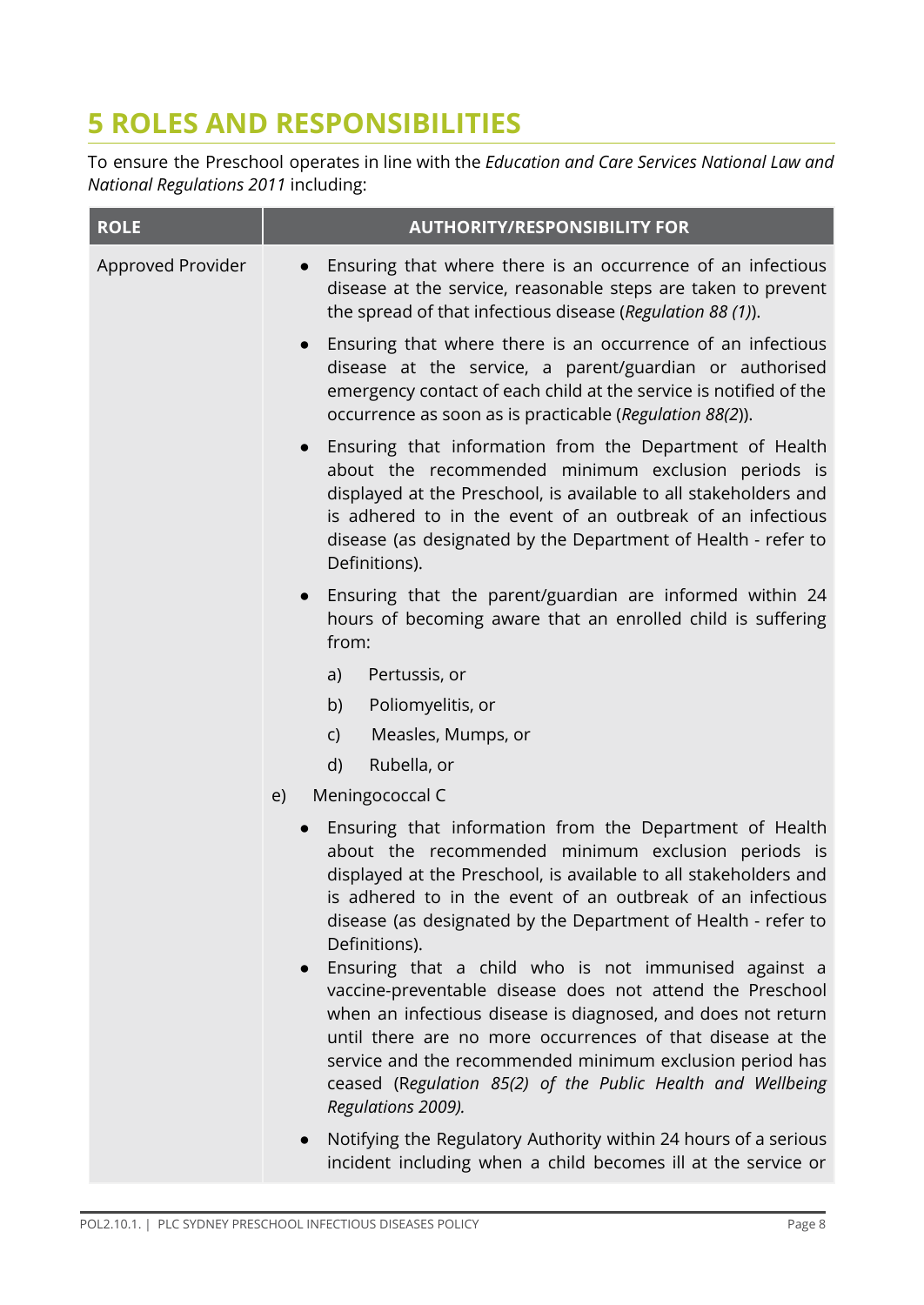|                         | urgent medical attention is sought while the child is attending<br>the service.                                                                                                                                                                                                                                                                                                                                                                                                                                                                                                                                                                                                                                                                                                                                                                                                                                                                                                                                                                                                                                                                                                                                                                                                                                                                                                                                                                                                                                                                                                                                                                                                                                                                                                                                                                   |
|-------------------------|---------------------------------------------------------------------------------------------------------------------------------------------------------------------------------------------------------------------------------------------------------------------------------------------------------------------------------------------------------------------------------------------------------------------------------------------------------------------------------------------------------------------------------------------------------------------------------------------------------------------------------------------------------------------------------------------------------------------------------------------------------------------------------------------------------------------------------------------------------------------------------------------------------------------------------------------------------------------------------------------------------------------------------------------------------------------------------------------------------------------------------------------------------------------------------------------------------------------------------------------------------------------------------------------------------------------------------------------------------------------------------------------------------------------------------------------------------------------------------------------------------------------------------------------------------------------------------------------------------------------------------------------------------------------------------------------------------------------------------------------------------------------------------------------------------------------------------------------------|
|                         | • Ensuring that appropriate and current information and<br>resources are provided to staff and parents/guardians<br>regarding the identification and management of infectious<br>diseases, blood-borne viruses and infestations.                                                                                                                                                                                                                                                                                                                                                                                                                                                                                                                                                                                                                                                                                                                                                                                                                                                                                                                                                                                                                                                                                                                                                                                                                                                                                                                                                                                                                                                                                                                                                                                                                  |
|                         | Keeping informed about current legislation, information,<br>research and best practice.                                                                                                                                                                                                                                                                                                                                                                                                                                                                                                                                                                                                                                                                                                                                                                                                                                                                                                                                                                                                                                                                                                                                                                                                                                                                                                                                                                                                                                                                                                                                                                                                                                                                                                                                                           |
|                         | Ensuring that any changes to the exclusion table or<br>immunisation schedule are communicated to staff and<br>parents/guardians in a timely manner.                                                                                                                                                                                                                                                                                                                                                                                                                                                                                                                                                                                                                                                                                                                                                                                                                                                                                                                                                                                                                                                                                                                                                                                                                                                                                                                                                                                                                                                                                                                                                                                                                                                                                               |
| Nominated<br>Supervisor | • Contacting the parents/guardians of a child suspected of<br>suffering from an infectious or vaccine- preventable disease,<br>or of a child not immunised against a vaccine preventable<br>disease that has been detected at the service, and requesting<br>the child be collected as soon as possible.<br>Notifying a parent/guardian or authorised emergency contact<br>person when a symptom of an excludable infectious illness or<br>disease has been observed.<br>• Ensuring that a minimum of one staff with current approved<br>first aid qualifications is in attendance and immediately<br>available at all times the service is in operation.<br>• Establishing good hygiene and infection control procedures,<br>and ensuring that they are adhered to by everyone at the<br>service.<br>Ensuring the exclusion requirements for infectious diseases<br>$\bullet$<br>are adhered to as per the recommended minimum exclusion<br>notifying<br>the Approved<br>Provider<br>periods<br>and<br>parents/guardians of any outbreak of infectious disease at the<br>service, and displaying this information in a prominent<br>position.<br>Advising<br>parents/guardians<br>enrolment<br>that<br>the<br>on<br>$\bullet$<br>recommended minimum exclusion periods will be observed in<br>regard to the outbreak of any infectious diseases or<br>infestations.<br>Advising the parents/guardians of a child who is not fully<br>$\bullet$<br>immunised on enrolment that they will be required to keep<br>their child at home when an infectious disease is diagnosed at<br>the service, and until there are no more occurrences of that<br>disease and the exclusion period has ceased.<br>Requesting that parents/guardians notify the service if their<br>child has, or is suspected of having, an infectious disease or<br>infestation. |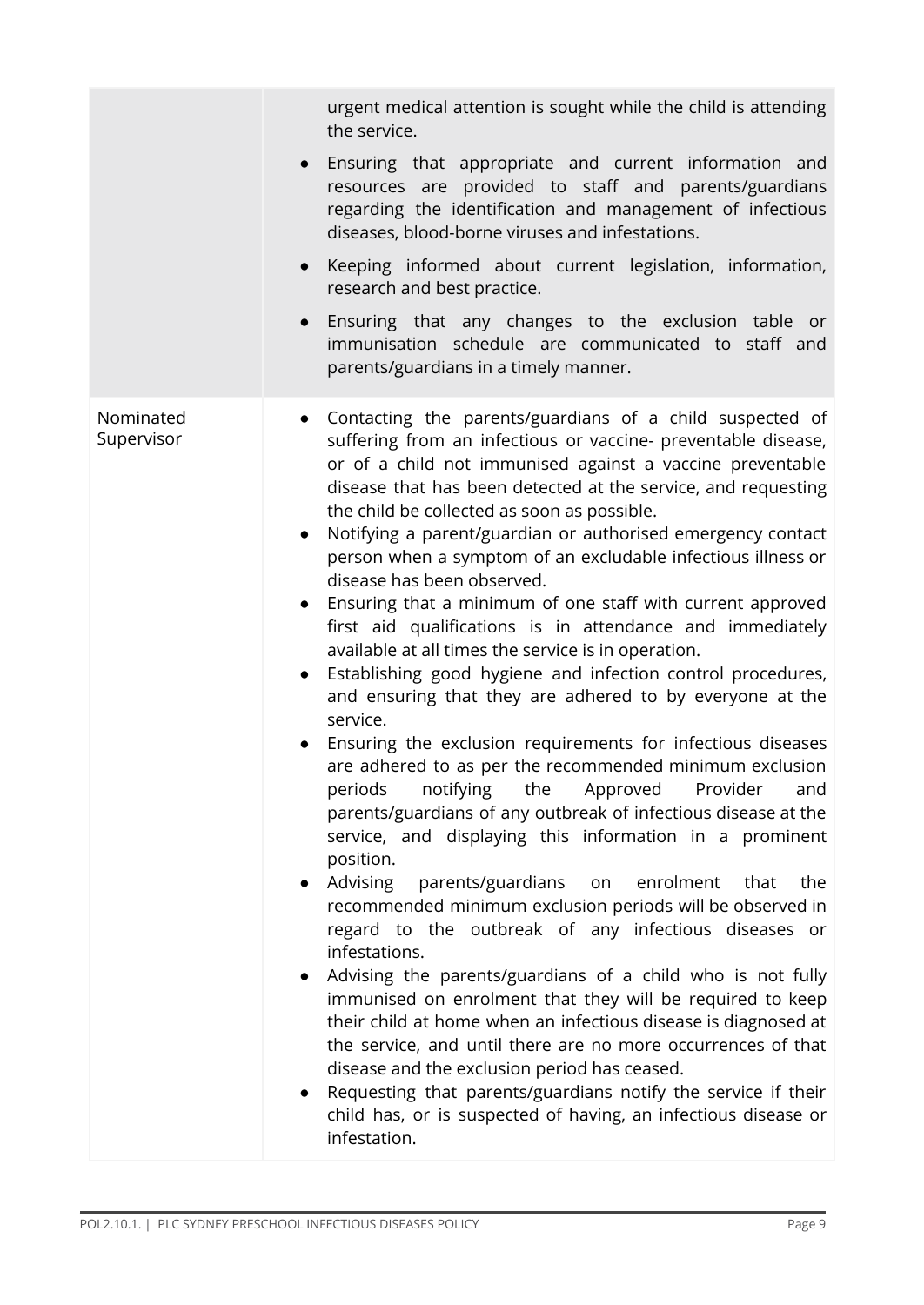|                 | Providing information and resources to families to assist in the<br>identification and management of infectious diseases and<br>infestations.<br>Maintaining confidentiality at all times.<br>$\bullet$<br>Provide relevant sourced materials to families.<br>$\bullet$<br>Ensuring that an "Incident, Injury, Trauma and Illness" record is<br>$\bullet$<br>completed as soon as practicable or no later than 24 hours of<br>the illness occurring.                                                                                                                                                                                                                                                                                                                                                                                                                                                                                                                                                                                                                                                                                                                                                                                       |
|-----------------|--------------------------------------------------------------------------------------------------------------------------------------------------------------------------------------------------------------------------------------------------------------------------------------------------------------------------------------------------------------------------------------------------------------------------------------------------------------------------------------------------------------------------------------------------------------------------------------------------------------------------------------------------------------------------------------------------------------------------------------------------------------------------------------------------------------------------------------------------------------------------------------------------------------------------------------------------------------------------------------------------------------------------------------------------------------------------------------------------------------------------------------------------------------------------------------------------------------------------------------------|
| Educators       | Ensure that any children that are suspected of having an<br>$\bullet$<br>infectious illness are responded to and their health and<br>emotional needs supported at all times.<br>Implement appropriate health and safety procedures, when<br>$\bullet$<br>tending to ill children.<br>Ensure that families are aware of the need to collect their<br>children as soon as practicable to ensure the child's comfort.<br>Maintain their own immunisation status, and advise the<br>$\bullet$<br>Approved Provider/Nominated Supervisor of any updates to<br>their immunisation status.<br>Provide varied opportunities for children to engage in hygiene<br>$\bullet$<br>practices, including routine opportunities, and intentional<br>practice.<br>Observing signs and symptoms of children who may appear<br>$\bullet$<br>unwell, and informing the Nominated Supervisor.<br>information<br>Providing<br>access to<br>and<br>for<br>resources<br>$\bullet$<br>parents/guardians to assist in the identification<br>and<br>management of infectious diseases and infestations.<br>Monitoring any symptoms in children that may indicate the<br>$\bullet$<br>presence of an infectious disease.<br>Maintaining confidentiality at all times. |
| <b>Families</b> | Providing Immunisation documentation upon enrolment and<br>as administered.<br>Keep their children at home if they are unwell or have an<br>excludable infectious disease.<br>Keep their children at home when an infectious disease has<br>been diagnosed at the service and their child is not fully<br>immunised against that infectious disease, until there are no<br>more occurrences of that disease and the exclusion period has<br>ceased.<br>Inform the service promptly if their child has an infectious<br>disease or has been in contact with a person who has an<br>infectious disease.<br>• Be available to arrange prompt collection of their child by<br>either themselves or an authorised contact, when their child is<br>deemed unwell, following contact by the Preschool.                                                                                                                                                                                                                                                                                                                                                                                                                                            |